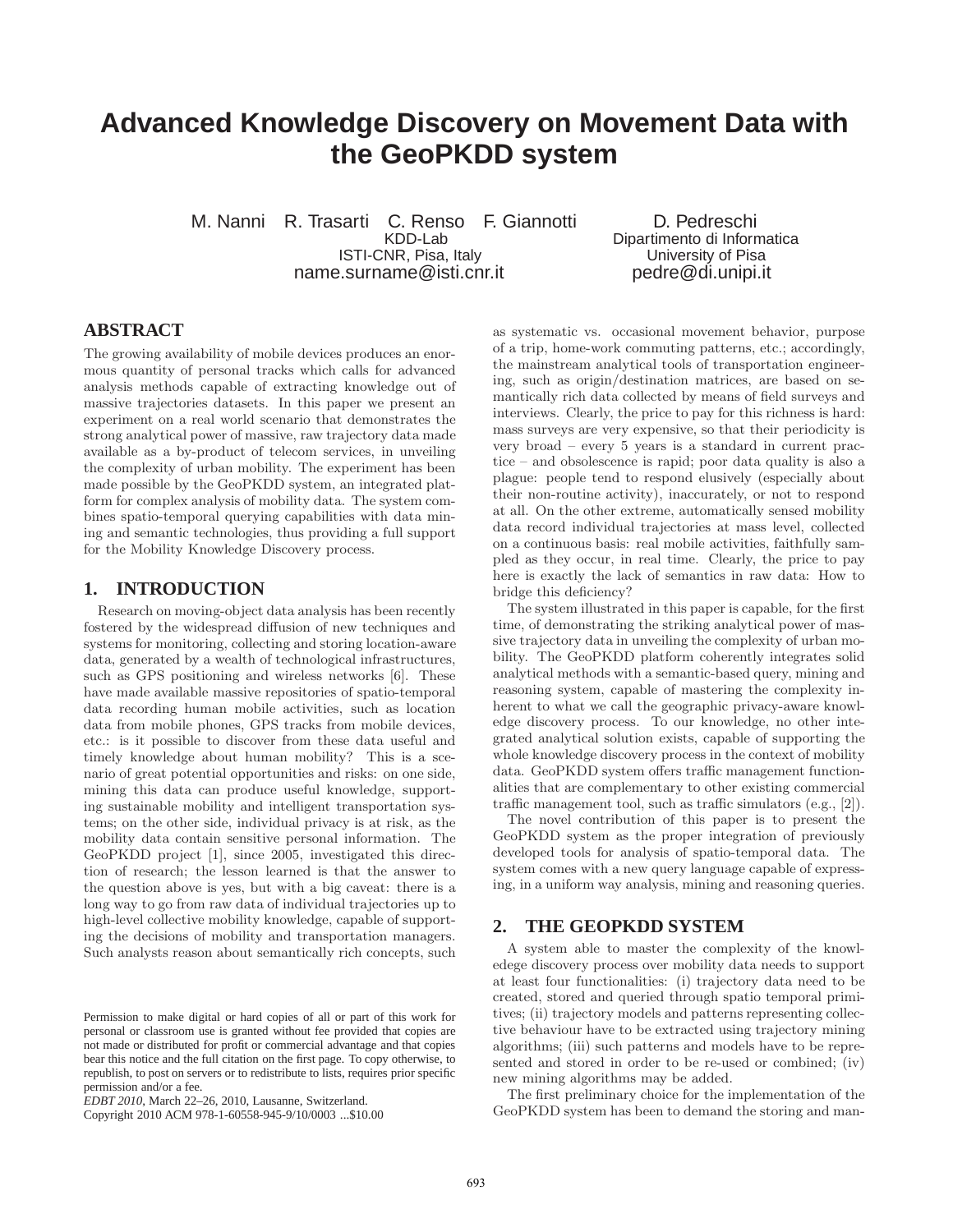agement of trajectories to an existing MOD. Hermes [10] has been selected as best candidate, particularly for being based on an object-relational data model. The second choice was adopting the idea (Weka-like) of having a library of algorithms for trajectory mining that might grow during time. The third idea was to design a query language that might allow the analyst to progressively combine mining and querying; namely focusing on a spatio temporal area, selecting a mining algorithm, using it for mining patterns on that area, changing the area, doing again some mining, storing the patterns, quering them, etc. The fourth choice was to require that the ability to dress such data with domain knowledge is tightly integrated with querying and mining.

Figure 1 illustrates the architecture of the GeoPKDD system that assembles together four main components, namely the Data Manager, the Data Mining Query Language Executor, the Library of Trajectory Mining algorithms and the Semantic component.



Figure 1: The GeoPKDD Integrated system

The central box of Figure 1 illustrates the main modules of the Data Mining Query Language executor, which is the kernel of the GeoPKDD system and supports the processing of queries expressed with the data mining query language (DMQL) [9]. The introduced query language is an extension of a spatio-temporal SQL with mining calls statements. In of the DMQL component.

The technological solution adopted for data storage of the GeoPKDD Integrated platform is based on Oracle 11g extended with components for moving object data storage and manipulation, spatial objects representation, mining models storage and semantic technology. The moving object support is provided by Hermes [10], which defines a collection of moving object data types, each accompanied with a palette of specialized operations provided as an Oracle data cartridge. Hermes is, in turn, based on Oracle Spatial [8] thus capable of natively representing spatial objects. Oracle 11g has been also extended [9] with data types for representing data mining patterns, thus supporting natively the mined pattern storage and manipulation for all mining algorithms actually available in the system. Furthermore, the Semantic Technology component of Oracle 11g provides primitive support for ontology storage and reasoning. Therefore, Oracle 11g with Hermes becomes the basic data storage of the system for both the data mining and semantic components.

The library of trajectory mining algorithms is plugged into the data mining query language through the Algorithms Manager interface. Some of the plugged algorithms are: Trajectory pattern (T-Pattern) [5], that extracts common itineraries with detailed timings; the Trajectory Clustering (T-Clustering) [11], that groups together similar trajectories, based on a wide choice of different trajectory similarity functions; the WhereNext location prediction algorithm [7], that builds a T-Pattern-based predictive model able to estimate the future location of a trajectory; and, finally, Trajectory anonymization (T-Anonymization) [3], that produces an anonimized version of the input trajectory dataset, following a variant of the standard k-anonimity notion.

The semantic component is derived from [4] and is aimed at enriching both trajectories and mined patterns with domain information encoded in an ontology, thus making an explicit representation of semantic patterns. The results of running the semantic component on a set of trajectories or patterns is that they are, possibly, classified into one or more ontology defined classes, thus producing a kind of "semantic tagging" of trajectories and patterns.

#### **3. A REAL URBAN MOBILITY SCENARIO**

In the demo of the system we will show a set of experiments performed on a real world case study, that demonstrate the capabilities of the GeoPKDD platform and how they can be exploited to extract useful knowledge from raw mobility data.

The analysis capabilities of our system have been applied onto a massive real life GPS dataset, obtained from 17,000 vehicles with on-board GPS receivers under a specific car insurance contract, tracked during one week of ordinary mobile activity in the urban area of the city of Milan, Italy; the dataset contains more than 2 million observations. Using the preprocessing algorithm integrated in the system, we cleaned the GPS dataset and reconstruct the trajectories. This last step yield more than 200,000 trajectories.

By applying our mobility data mining methods to this dataset, we developed a set of novel analytical services for mobility analysis and traffic management, designed and validated in collaboration with Milan Mobility Agency. Three representative examples are discussed below.

Origin-Destination Analysis. The automated construction of Origin/Destination (O/D) matrices from mobility data in a timely, reliable and objective manner, overcoming the limitations of the current survey-based approach. The O/D matrix is a popular tool of transportation engineering, describing users' flows between any pairs of certain geographic areas designated as possible origins and destinations of users' trips; the current practice for estimating O/D flows is through data collected by periodic surveys (every 5 years in Milan, sometimes enriched with road sensor data), with obvious limitations due to high costs of interviews, poor data quality and rapid obsolescence.

Finding Itineraries. Providing insights about how the flow between some given origin and/or destination is distributed along the paths over the road network; e.g., describing the main itineraries towards a specific destination, such as a crucial parking lot.

Detecting Systematic Movements. The detailed analysis and discovery of systematic movement behaviors, i.e., the movements that repeat periodically during the week, with particular emphasis to home-to-work and work-to-home commuting patterns.

Due to the lack of space we briefly present two of the analysis performed with the platform. However, the full set of analysis results will be available during the demonstration.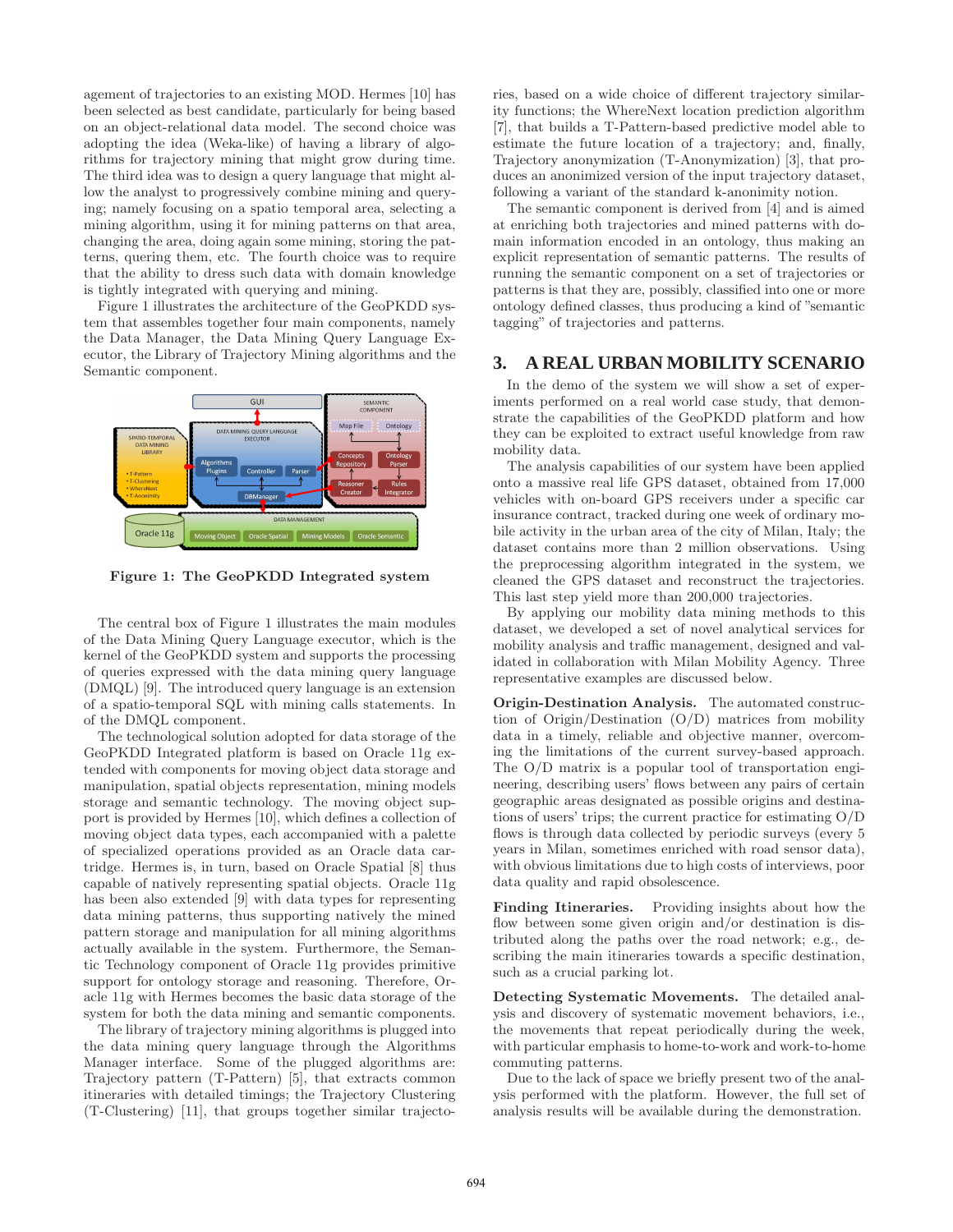

Figure 2: T-patterns to park n. 317

#### **3.1 Finding Itineraries**

The analysis tools integrated in the GeoPKDD system allow to analyse the traffic directed to a destination in detail, taking into account the actual routes followed by all vehicles to reach the destination. In particular, we selected all trajectories that ended in one of the parking lots considered above – more precisely, the one close to the Linate airport – and extracted a set of frequent T-Patterns that describe their most common routes with timings. We remind that a T-Pattern describes a sequence of common visited places (modeled through rectangular regions) together with the typical transition times between each pair of consecutive elements of the sequence.

As an example of the expressivity of the DQML adopted by the system, the following mining query was used to obtain the results described in this section:

```
CREATE MODEL mobility_tpattern AS MINE T-PATTERN
FROM (SELECT t.id, t.trajectory
    FROM TrajectoryTable t, RegionTable r
    WHERE r.id=317
    AND t.trajectory.final().intersection(r.area))
WHERE T-PATTERN.support = 0.18 AND
T-PATTERN.side = 0.0045 AND T-PATTERN.time = 60
```
where TrajectoryTable and RegionTable contain, respectively, input trajectories and parking lots, and support, side and time are parameters of the T-Pattern mining tool.

Figure 2 shows an overall view of all the T-patterns obtained with a minimum support threshold set to 18% and time tolerance set to 1 minute. It is clear that the most frequent routes to the parking lot follow the eastern side of the tangenziale (the main ring road of the city). That is even clearer on Figure 3, where four most significant patterns are selected and shown in detail, together with the corresponding timings. The starting region of each T-pattern has a black border around it, and consecutive regions in a T-pattern are connected through a line. Beside the visualization of each T-pattern is reported the list of typical transition times between consecutive regions, in the format "step number min time max time", times being expressed in seconds. For instance, the left picture of Figure 3 describes a T-pattern composed of four regions, and therefore three transitions. The first block of transition times is composed of interval [37.45, 37.89] (around half a minute) for the first transition (step\_number equal to 0), [35.12, 55.67] (from half to one minute) for the second one, and [125, 125.16] (around two minutes) for the last one.



Figure 3: Selected T-patterns to park n. 317

#### **3.2 Detecting Systematic Movements**

The objective of this new analysis task is to compute and analyse the systematic movements contained in the dataset. A systematic movement has been defined by the Mobility Agency as a frequent movement between two stops, in the user's history. In particular, we distinguished between stops and regions of interests: the first represents the actual information about the trajectory suspension of movement, identified by a timestamp and a location, whilst the latter represents the geographic location where the stop happens.

Given the systematic movements, we exploited the Semantic Component to define a special kind of systematic movements, the Home-Work behaviour. Home-work movements have been defined by the domain expert as trajectories starting with a systematic movement from a frequent starting point (the home location) ending in a long stop (the work place), possibly followed by other movements and ending again at the home location. We indicate as home a location from which a user frequently starts his/her trajectories, as long stop a stop that lasts at least 3 hours and as frequent move a move with frequency support at least 3. Since the Home-work movement must finish in the home region, this behavior captures the routine movements of people going to work, possibly moving again for job reasons or for shopping, and then finally going back home.

Figure 4 shows two examples where two vehicles were selected, and all trajectories of each single vehicle are plotted together with the regions that are recognized as its instances of the Home and Work classes, respectively colored in blue and green. We can observe that: (i) homes and work locations are usually connected to rather fixed routes; (ii) however, several variations can be spotted, as well exemplified in Figure 4(bottom right), where apparently a few intermediate stops are performed in the route between home and work; (iii) as naturally expected, there are also movements that do not belong to the home-to-work, such as in the case in Figure 4(top right), where some trajectories move towards a destination (close to the center) not recognized as work.

The definition of systematic and Home-Work movements, can be exploited to focus the analysis on the subset of trajectories which belong to these two classes.

The hourly distribution of systematic movements is shown in Figure 5. Here, we can notice two different emerging behaviors: (i) the systematic movements (red curve) follow the global trend (green curve) but during the central hours of the days are relatively less frequent; (ii) the systematic traffic during the weekend is extremely low. These results provide a valuable insight that supports the hypothesis made by the mobility agency about a possible underestimation of the non-systematic traffic, so far manly based on personal